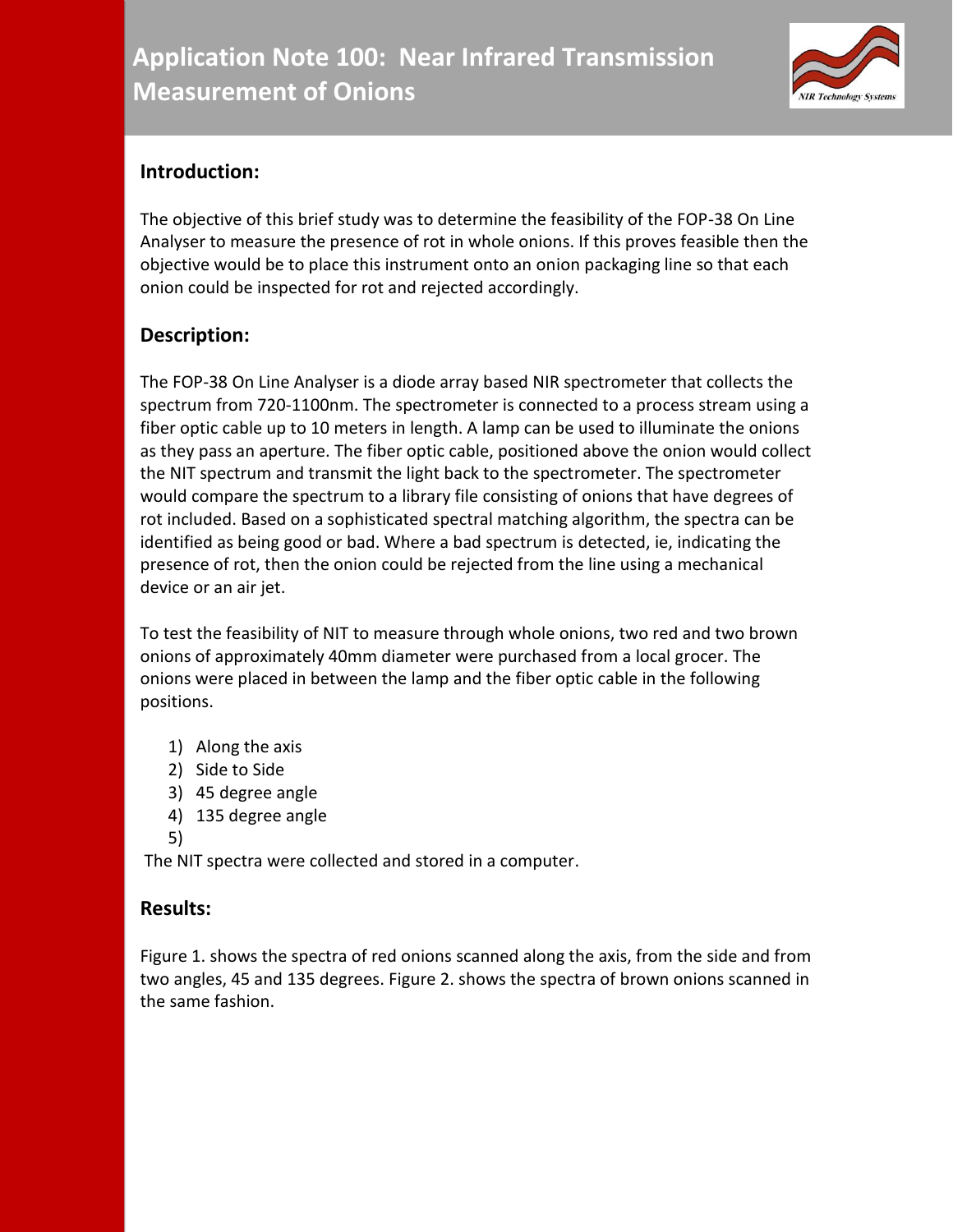



Figure 3. shows the NIT spectra of all the onions in all positions. Figure 4 shows the second derivative spectra of the scans. The second derivative spectra reduce the scatter caused by different thickness of onions and the angular positioning.